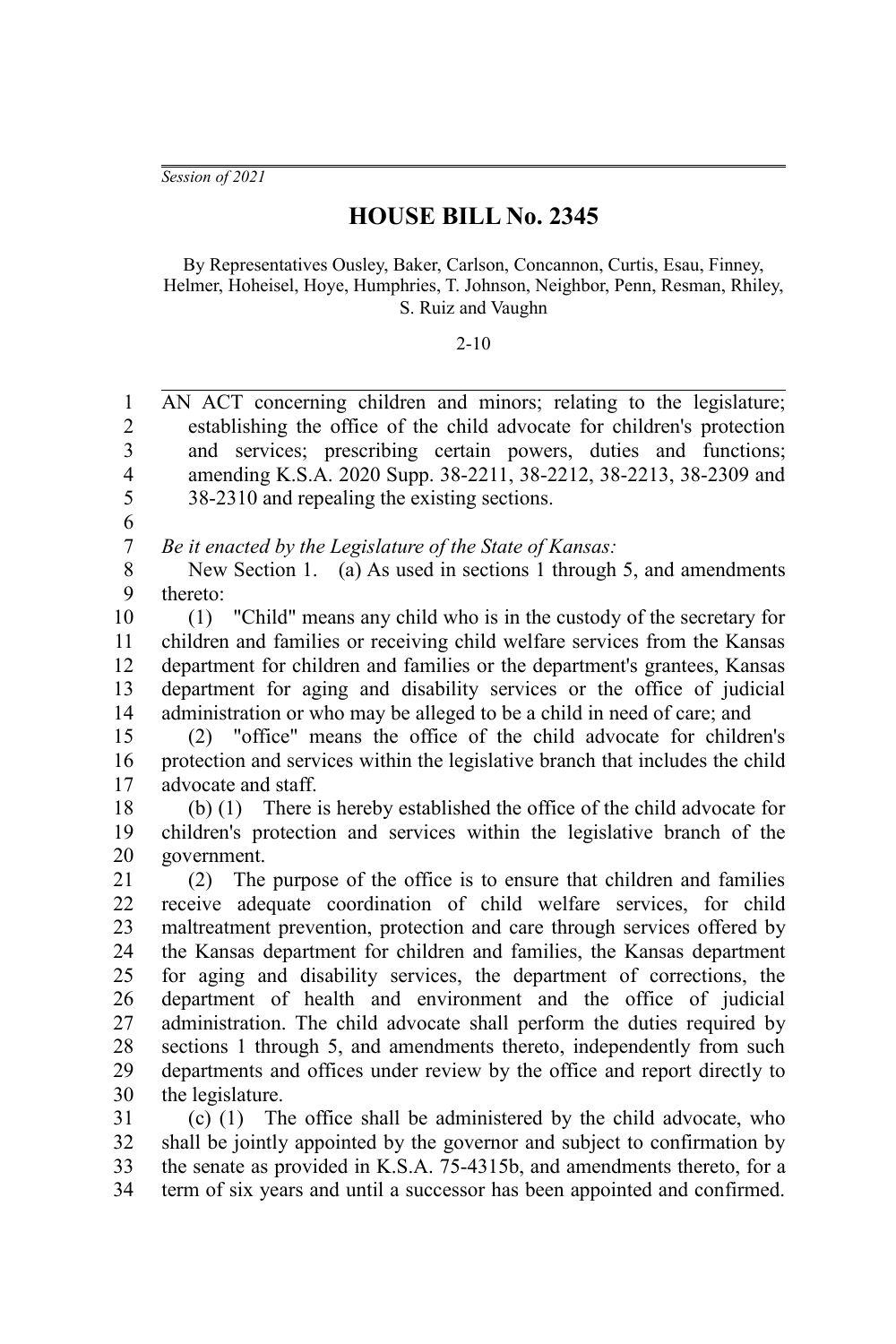The child advocate will serve under the direction of the legislature. 1

(2) The child advocate shall be a person that either holds a current relevant license that would authorize the individual to work as a licensed professional as a case manager, behavioral health professional or attorney for a child in need of care or has seven or more years of experience in the field of child welfare. 2 3 4 5 6

(3) The child advocate shall be in the unclassified service and shall receive such compensation as is determined by the legislative coordinating council, except that such compensation may be increased but not diminished during such service. Either the house of representatives standing committee on children and seniors or the senate standing committee on public health and welfare may recommend to the legislative coordinating council changes in the compensation of the child advocate. The child advocate shall receive travel expenses and subsistence expenses and allowances as provided for members of the legislature in K.S.A. 75- 3212, and amendments thereto, when attending any authorized meeting or business outside the city of Topeka. 7 8 9 10 11 12 13 14 15 16 17

(4) The office of the child advocate for the children's protection and services shall be under the direct supervision of the child advocate. Employees in the office shall be employed by and be responsible to the child advocate who shall fix the compensation of each such employee subject to approval of the legislative coordinating council and within budget and appropriations therefor. 18 19 20 21 22 23

(d) (1) On or before the first day of the legislative session in 2022, and each year thereafter, the child advocate shall submit an annual report to the governor, the house of representatives standing committee on children and seniors, the senate standing committee on public health and welfare and the office of judicial administration. Such report shall include, but not be limited to, the number of complaints received by the office, the disposition of such complaints, the number of children involved in such complaints, the state entities named in such complaints, whether such complaints were found to be substantiated and any recommendations for improving the delivery of child welfare services to reduce complaints or improving the function of the office. 24 25 26 27 28 29 30 31 32 33 34

(2) Such reports are not subject to change by the the house of representatives standing committee on children and seniors or the senate standing committee on public health and welfare, except that either committee may request that additional information, not subject to section 4, and amendments thereto, that was gathered as part of the report but was not presented in the written report may be added to subsequent copies of the report or may be distributed separately. 35 36 37 38 39 40 41

New Sec. 2. (a) The child advocate shall: 42

(1) Address complaints made by or on behalf of a child that relate to 43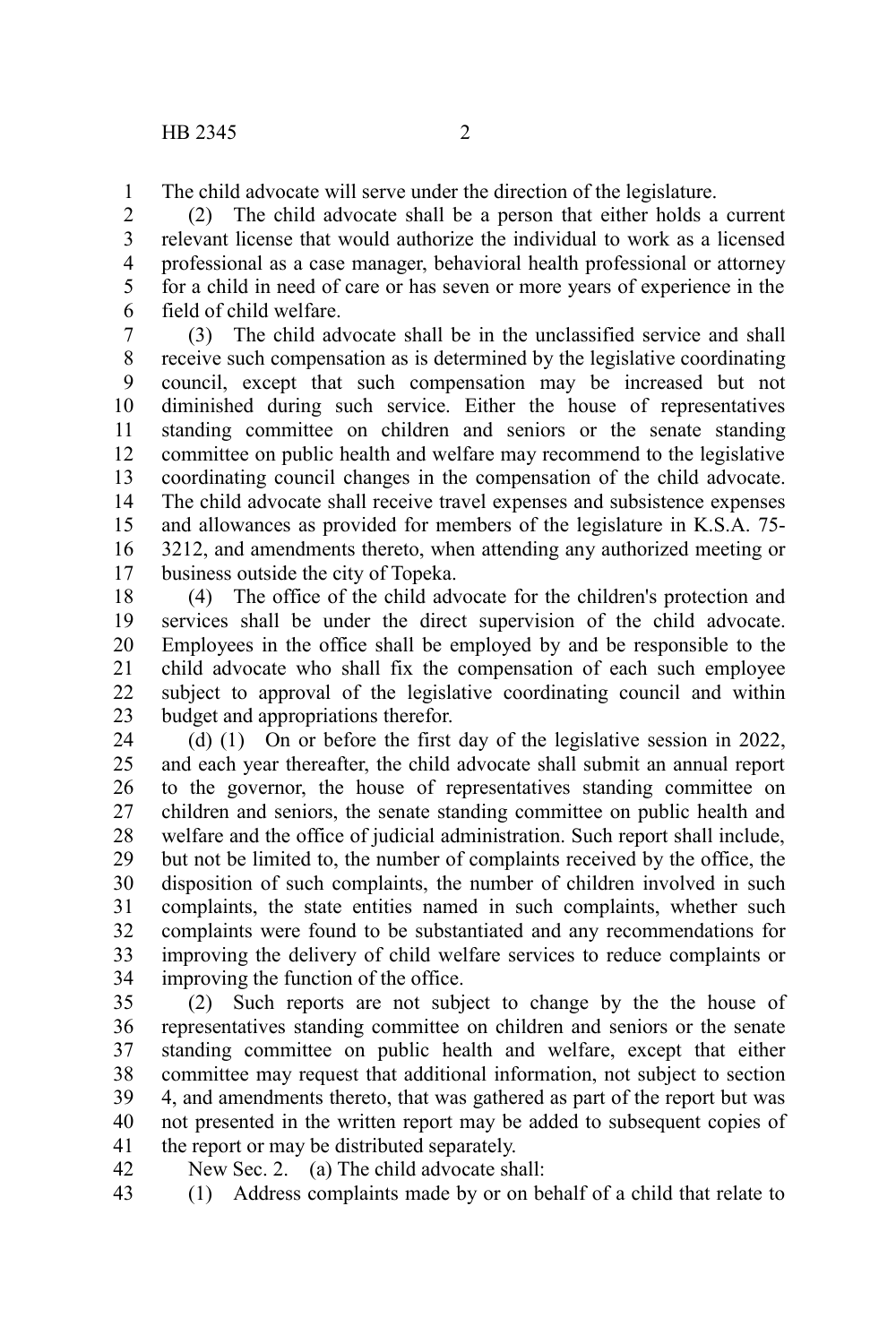state agencies, service providers, including contractors, subcontractors and any juvenile court, that may adversely affect the health, safety, welfare or civil or human rights of such child; 1 2 3

(2) establish a procedure for receiving, processing, responding to and resolving such complaints; 4 5

(3) conduct an independent review of any entity that has been the subject of three or more review requests in a calendar year, including, but not limited to, the Kansas department for children and families or any guardian ad litem; 6 7 8 9

(4) submit any findings and recommendations to the Kansas department for children and families and recommend changes to the policies and procedures to improve the delivery of child welfare services or the function of any entity review pursuant to subsection (a)(3); 10 11 12 13

(5) make inquiries and review relevant information and records the office deems necessary for investigations required by subsections (a)(1) and  $(3)$ : 14 15 16

(6) recommend changes to policies, procedures or adopted or proposed rules and regulations of any state or local agency that adversely affect or may adversely affect the health, safety, welfare or civil or human rights of any child; 17 18 19 20

(7) analyze and monitor the development and implementation of federal, state and local laws, rules and regulations and policies with respect to child welfare services in the state and recommend changes in such laws, rules and regulations and polices to the Kansas department for children and families, Kansas department for aging and disability services, the department of health and environment, the department of corrections, the office of judicial administration, the legislature and the governor; 21  $22$ 23 24 25 26 27

(8) inform and educate children, their guardians and families of the child's rights and entitlements under state and federal laws; and 28 29

(9) fulfill responsibilities in this section guided by generally accepted principles of best practices in child welfare. 30 31

(b) The office may:

32 33

(1) Access the following information:

(A) The names and physical locations of all children in protective services, treatment or other programs under the jurisdiction of the Kansas department for children and families, Kansas department for aging and disability services and the office of judicial administration; 34 35 36 37

38

(B) all written reports of child abuse and neglect; and

(C) all current records required to be maintained pursuant to articles 22 and 23 of chapter 38 of the Kansas Statutes Annotated, and amendments thereto; 39 40 41

(2) communicate privately with any child or child's siblings, after consultation with treatment professionals and service providers and with 42 43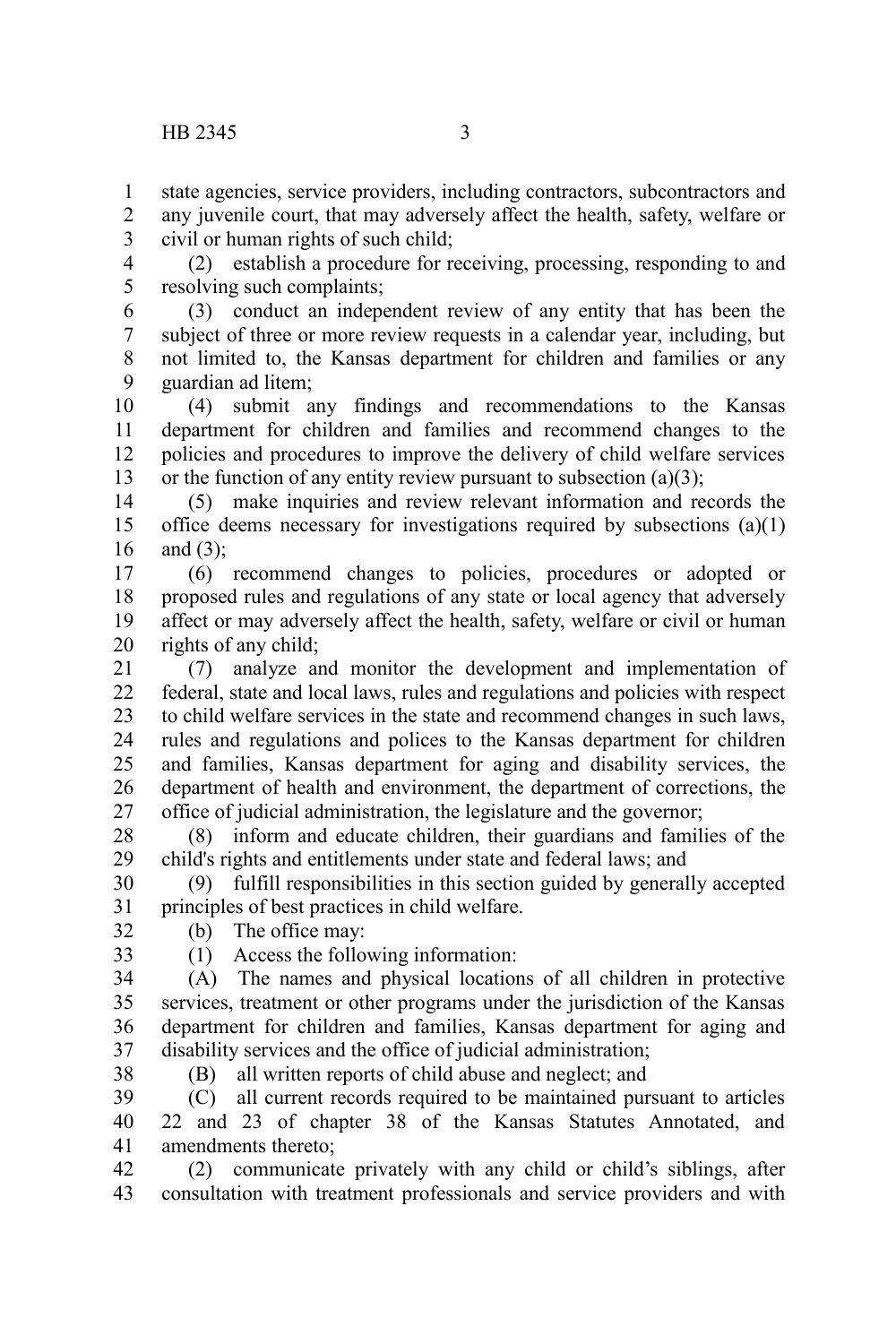anyone working with the child, including the family, relatives, employees of the Kansas department for children and families, Kansas department for aging and disability services, the office of judicial administration and other persons or entities providing treatment and child welfare services to such child; 1 2 3 4 5

(3) access, inspect and copy relevant child records held by the clerk of any Kansas court, any public or private institution, law enforcement agency and other agency or person with whom a particular child has been either voluntarily or otherwise placed for care or from whom the child has received treatment within this state or in another state; 6 7 8 9 10

(4) work in conjunction with guardians ad litem;

(5) file any of the office's findings or reports regarding a parent or child with the appropriate court with jurisdiction over a child in need of care case involving such child, and issue recommendations regarding the disposition of an investigation to the court and to the investigating agency, but is prohibited from intervening in divorce, protection from abuse, juvenile offender, administrative hearings, civil or criminal proceedings; 12 13 14 15 16 17

(6) file amicus curiae briefs of the findings and recommendations of the office in appeals from child in need of care matters; 18 19

(7) utilize the resources of the office of the attorney general, as necessary, to carry out any duties of the child advocate for children's protection and services and receive legal counsel or services; 20 21 22

(8) initiate meetings with personnel from the Kansas department for children and families, Kansas department for aging and disability services and office of judicial administration; 23 24 25

(9) apply for and accept grants, gifts and bequests of moneys from other state, interstate or federal agencies, independent authorities, private firms, individuals or foundations to carry out the child advocate's duties and responsibilities. The moneys shall be deposited in a dedicated account established within the office. Moneys shall be expended in accordance with the provisions of the grant or bequest; and 26 27 28 29 30 31

(10) establish local panels on a regional or county basis to adequately and efficiently carry out the functions and duties of the office and address complaints in a timely manner as appropriate. 32 33 34

New Sec. 3. (a) Each finding, conclusion, opinion or recommendation of the office of the child advocate for the children's protection and services shall be confidential and shall not be disclosed pursuant to the provisions of the open records act or under any other law until: (1) The time of the next scheduled meeting of either the house of representatives standing committee on children and seniors or the senate standing committee on public health and welfare held after distribution of the report to members of such committee; or (2) the time of the next scheduled meeting of another legislative committee held after distribution of the report to the 35 36 37 38 39 40 41 42 43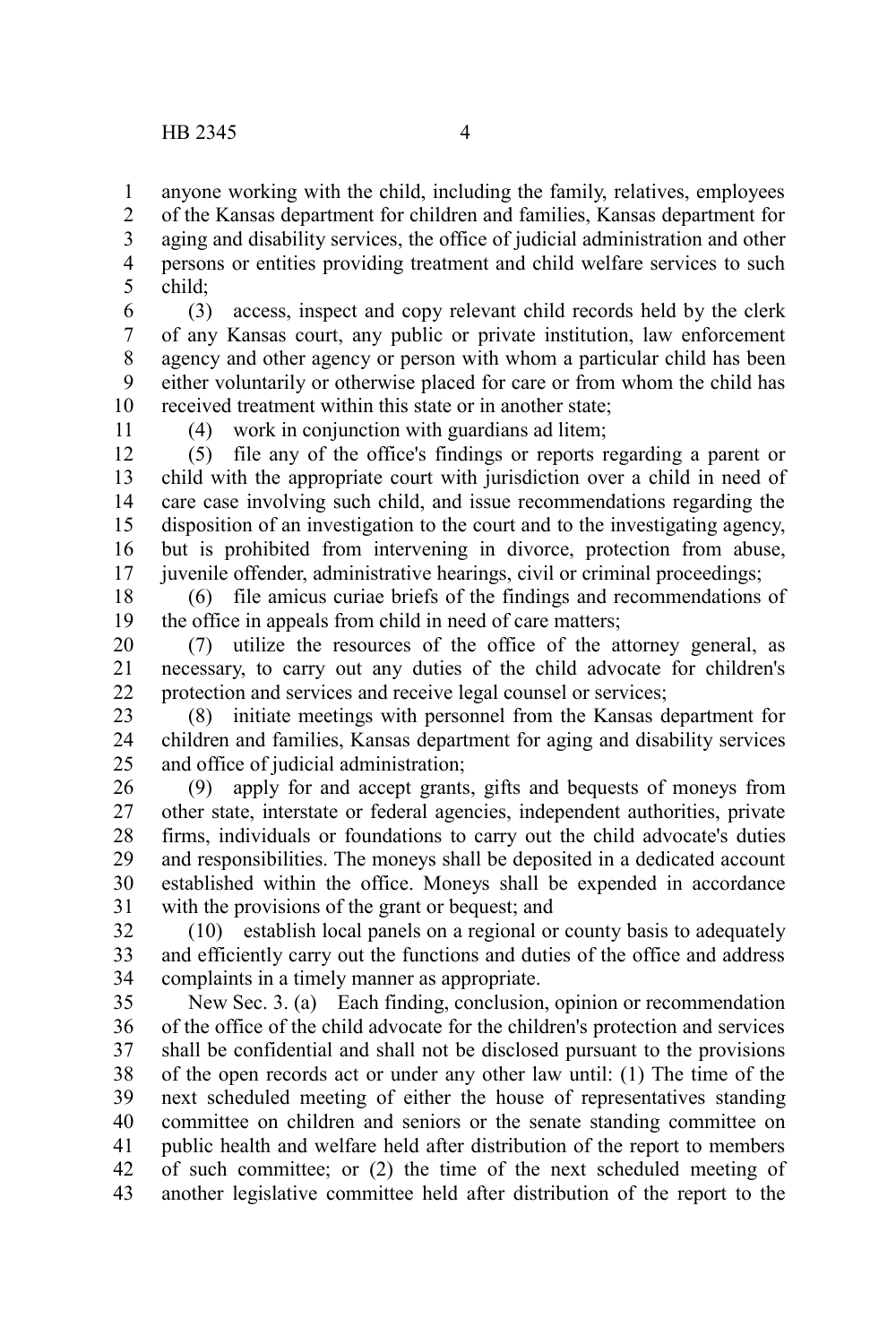members of such committee as authorized by the house of representatives standing committee on children and seniors or the senate standing committee on public health and welfare. 1 2 3

(b) For any information obtained from a state agency or other entity under sections 1 through 5, and amendments thereto, the office shall be subject to K.S.A. 38-2209 through K.S.A. 38-2213, and amendments thereto, and any federal statutory disclosure restrictions and confidentiality requirements that are applicable to the state agency or other entity providing such information to the office. 4 5 6 7 8 9

(c) The provisions of this section providing for confidentiality of records shall expire on July 1, 2026, unless the legislature reviews and reenacts such provisions pursuant to K.S.A. 45-229, and amendments thereto, prior to July 1, 2026. 10 11 12 13

New Sec. 4. (a) Any employee of the office shall be immune from suit and liability, in an official capacity and personally, for the good faith performance of duties prescribed in sections 1 through 3, and amendments thereto. 14 15 16 17

(b) (1) No person shall take reprisal or retaliatory action against any recipient of child welfare services or employee of the Kansas department for children and families and such department's grantees, the Kansas department for aging and disability services, the department of corrections, the department of health and environment and the office of judicial administration for any communication made or information given to the office for the purpose of compliance with sections 1 through 3, and amendments thereto. Any person who knowingly violates the provisions of this paragraph shall be guilty of a class A nonperson misdemeanor. 18 19 20 21 22 23 24 25 26

(2) No employee of the office of the child advocate for children's protection and services shall: 27 28

29 30 (A) Knowingly disclose false information; or

(B) disclose confidential information without lawful authority.

(c) As used in this section, "reprisal or retaliatory action" includes, but is not limited to: 31 32

- (1) Letters of reprimand or unsatisfactory performance evaluations; 33
- (2) transfer; 34
- (3) demotion; 35
- (4) reduction in pay; 36
- (5) denial of promotion; 37
- (6) suspension; 38
- (7) dismissal; and 39
- (8) denial of employment. 40

New Sec. 5. (a) The annual budget request of the office shall be prepared by the child advocate, and the child advocate shall present such budget request to the legislative coordinating council. Such council shall 41 42 43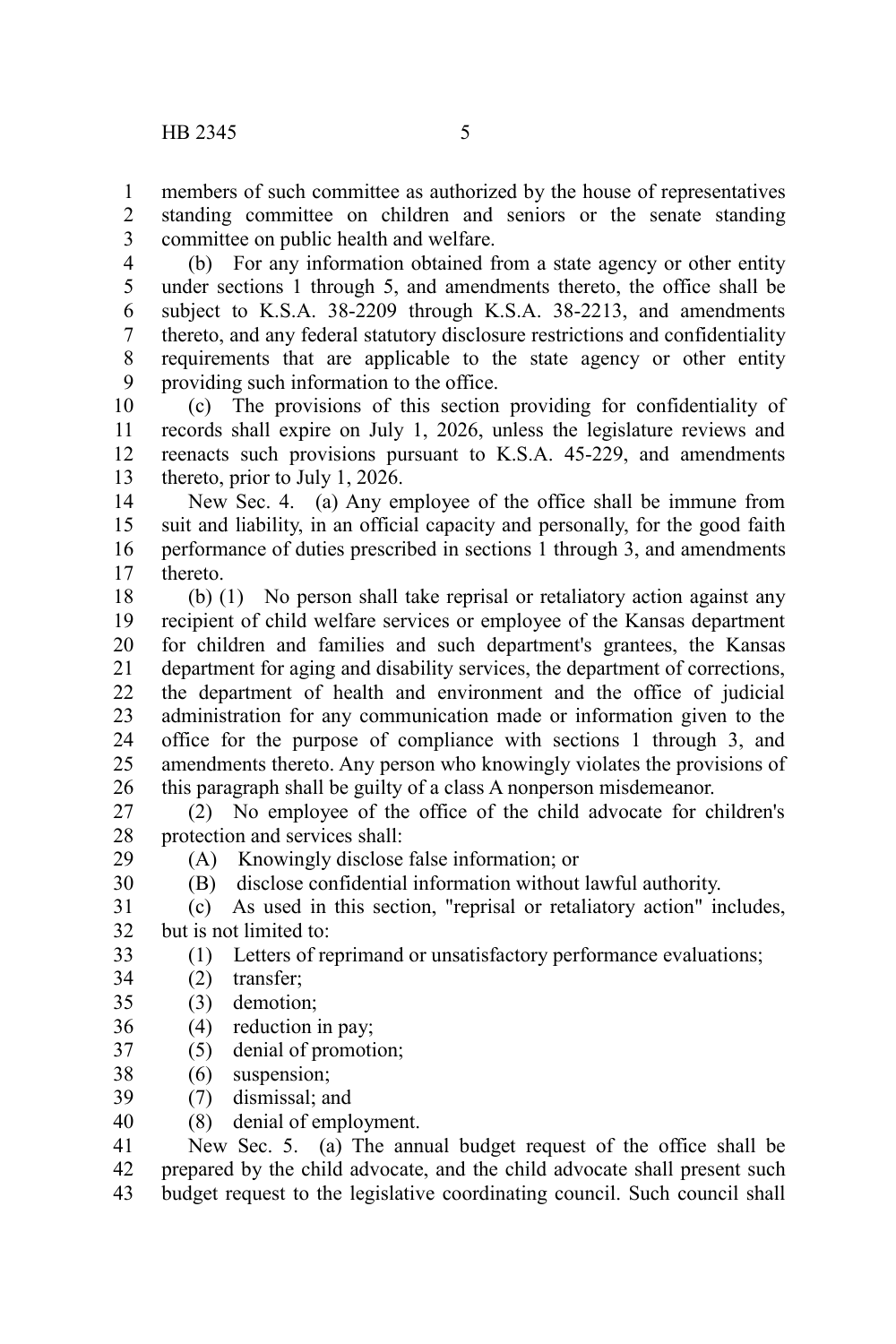37

make any changes such council desires in such budget request and upon approval of the budget request by the council, the office of the child advocate shall submit such budget request to the director of the budget as other budget requests are submitted under K.S.A. 75-3717, and amendments thereto. 1 2 3 4 5

(b) All expenditures from appropriations to the office shall be made upon warrants of the director of accounts and reports issued pursuant to vouchers approved by the child advocate or the child advocate's designee. 6 7 8

(c) (1) The secretary for children and families shall enter into agreements with the office for provision of financial assistance to the office by the Kansas department for children and families from available state and federal funds of such department. This financial assistance shall be to assist the child advocate to provide child advocacy services in accordance with sections 1 through 5, and amendments thereto. 9 10 11 12 13 14

(2) For the fiscal year ending June 30, 2022, and for each fiscal year thereafter, the secretary for children and families shall include in the budget estimates prepared and submitted to the division of the budget for the Kansas department for children and families under K.S.A. 75-3717, and amendments thereto, in addition to other amounts included in such budget estimates for the Kansas department for children and families, amounts provided to the office during such fiscal year pursuant to this section. The amounts included in such budget estimates to be provided to the office shall include amounts to be appropriated from federal moneys provided to the Kansas department for children and families. 15 16 17 18 19 20 21 22 23 24

(3) Commencing with the fiscal year ending on June 30, 2023, the Kansas department for children and families shall not provide less than the aggregate amount provided to the office the preceding fiscal year, ending on June 30, 2022. The Kansas department for children and families shall adjust the aggregate amounts to be provided to the office appropriately for increases attributable to inflation and other applicable factors. 25 26 27 28 29 30

Sec. 6. K.S.A. 2020 Supp. 38-2211 is hereby amended to read as follows: 38-2211. (a) *Access to the official file.* The following persons or entities shall have access to the official file of a child in need of care proceeding pursuant to this code: 31 32 33 34

(1) The court having jurisdiction over the proceedings, including the presiding judge and any court personnel designated by the judge. 35 36

(2) The parties to the proceedings and their attorneys.

(3) The guardian ad litem for a child who is the subject of the proceeding. 38 39

(4) A court appointed special advocate for a child who is the subject of the proceeding or a paid staff member of a court appointed special advocate program. 40 41 42

(5) Any individual, or any public or private agency or institution, 43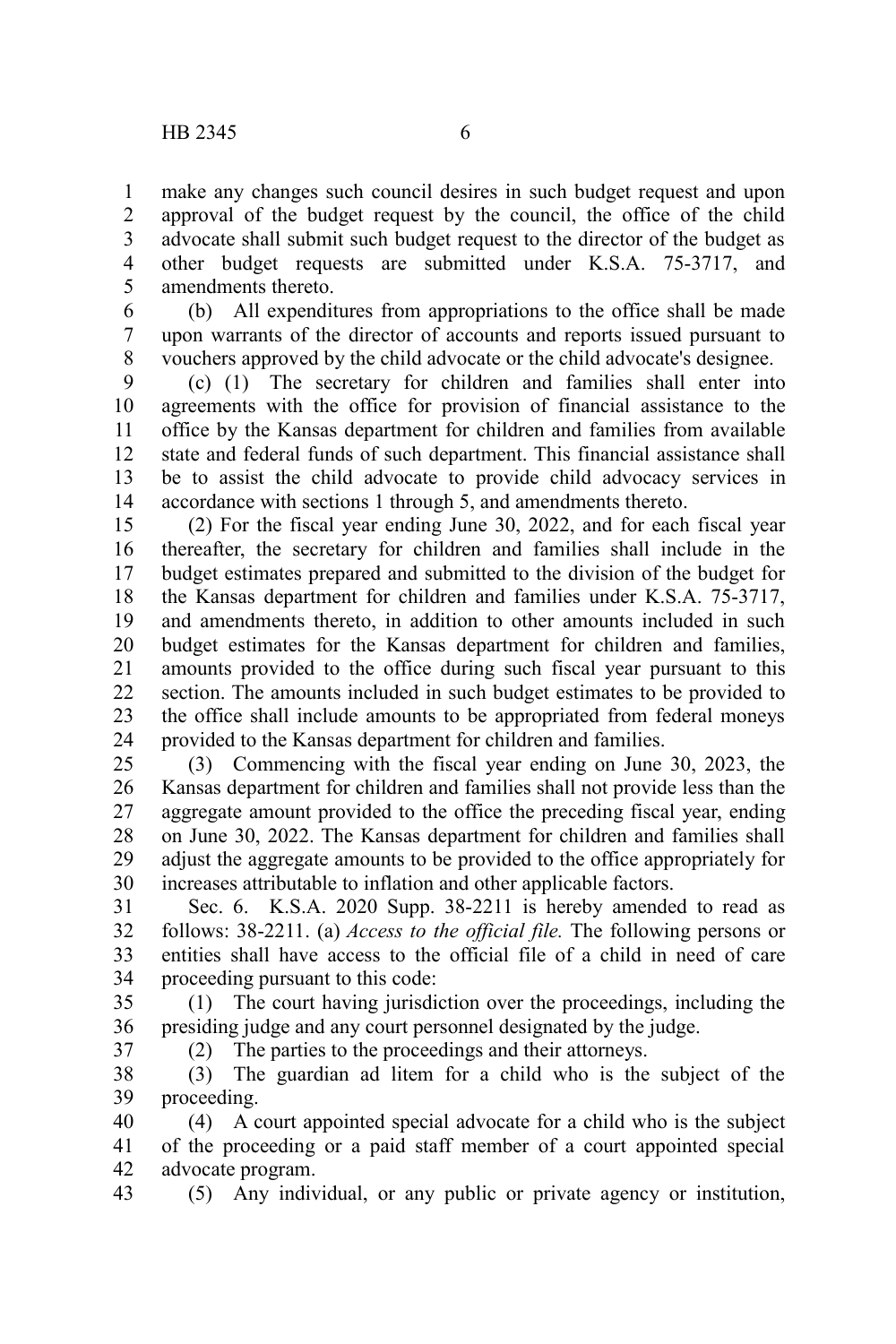having custody of the child under court order or providing educational, 1

medical or mental health services to the child or any placement provider or potential placement provider as determined by the secretary or court services officer. 2 3 4

5

(6) A citizen review board.

(7) The secretary of corrections or any agents designated by the secretary of corrections. 6 7

(8) Any county or district attorney from another jurisdiction with a pending child in need of care matter regarding any of the same parties. 8 9

(9) *The office of the child advocate for children's protection and services, pursuant to sections 1 through 5, and amendments thereto.* 10 11

*(10)* Any other person when authorized by a court order, subject to any conditions imposed by the order. 12 13

 $(10)(11)$  The commission on judicial performance in the discharge of the commission's duties pursuant to article 32 of chapter 20 of the Kansas Statutes Annotated, and amendments thereto. 14 15 16

(b) *Access to the social file*. The following persons or entities shall have access to the social file of a child in need of care proceeding pursuant to this code: 17 18 19

(1) The court having jurisdiction over the proceeding, including the presiding judge and any court personnel designated by the judge. 20 21

(2) The attorney for a party to the proceeding or the person or persons designated by an Indian tribe that is a party. 22 23

(3) The guardian ad litem for a child who is the subject of the proceeding. 24 25

(4) A court appointed special advocate for a child who is the subject of the proceeding or a paid staff member of a court appointed special advocate program. 26 27 28

(5) A citizen review board. 29

(6) The secretary. 30

(7) The secretary of corrections or any agents designated by the secretary of corrections. 31 32

(8) Any county or district attorney from another jurisdiction with a pending child in need of care matter regarding any of the same parties or interested parties. 33 34 35

(9) *The office of the child advocate for children's protection and services, pursuant to sections 1 through 5, and amendments thereto.* 36 37

*(10)* Any other person when authorized by a court order, subject to any conditions imposed by the order. 38 39

(c) *Preservation of records*. The Kansas state historical society shall be allowed to take possession for preservation in the state archives of any court records related to proceedings under the Kansas code for care of children whenever such records otherwise would be destroyed. No such 40 41 42 43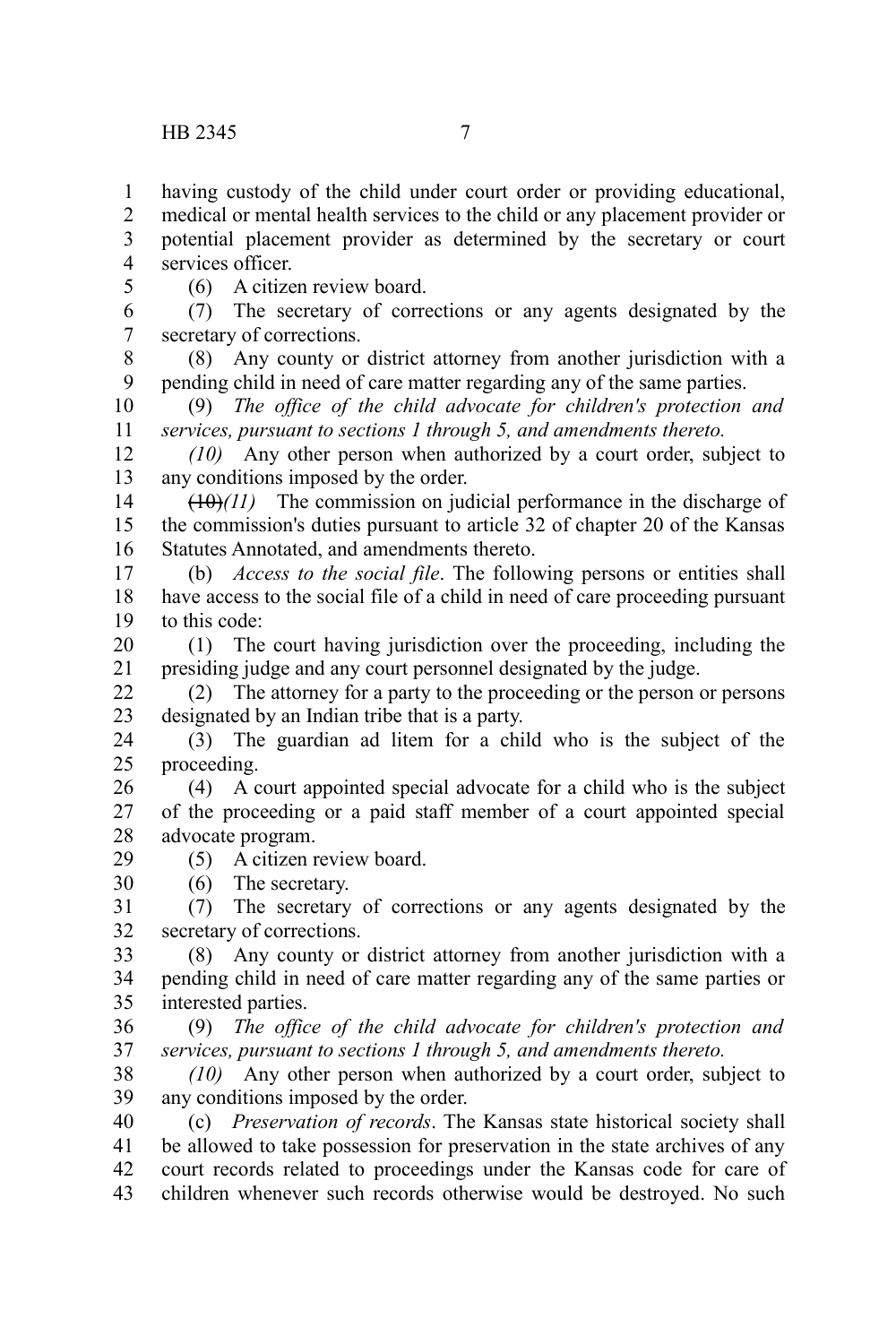records in the custody of the Kansas state historical society shall be disclosed directly or indirectly to anyone for 70 years after creation of the records, except as provided in subsections (a) and (b). Pursuant to subsections (a) $(\theta)(10)$  and (b) $(\theta)(10)$ , a judge of the district court may allow inspection for research purposes of any court records in the custody of the Kansas state historical society related to proceedings under the Kansas code for care of children. 1 2 3 4 5 6 7

Sec. 7. K.S.A. 2020 Supp. 38-2212 is hereby amended to read as follows: 38-2212. (a) *Principle of appropriate access.* Information contained in confidential agency records concerning a child alleged or adjudicated to be in need of care may be disclosed as provided in this section. Disclosure shall in all cases be guided by the principle of providing access only to persons or entities with a need for information that is directly related to achieving the purposes of this code. 8 9 10 11 12 13 14

(b) *Free exchange of information.* Pursuant to K.S.A. 2020 Supp. 38- 2210, and amendments thereto, the secretary and juvenile intake and assessment agencies shall participate in the free exchange of information concerning a child who is alleged or adjudicated to be in need of care. 15 16 17 18

(c) *Necessary access.* The following persons or entities shall have access to information from agency records. Access shall be limited to information reasonably necessary to carry out their lawful responsibilities, to maintain their personal safety and the personal safety of individuals in their care, or to educate, diagnose, treat, care for or protect a child alleged to be in need of care. Information authorized to be disclosed pursuant to this subsection shall not contain information that identifies a reporter of a child who is alleged or adjudicated to be a child in need of care. 19 20 21 22 23 24 25 26

(1) A child named in the report or records, a guardian ad litem appointed for the child and the child's attorney. 27 28

(2) A parent or other person responsible for the welfare of a child, or such person's legal representative. 29 30

(3) A court-appointed special advocate for a child, a citizen review board or other advocate that reports to the court. 31 32

(4) A person licensed to practice the healing arts or mental health profession in order to diagnose, care for, treat or supervise: 33 34

(A) A child whom such service provider reasonably suspects may be in need of care; 35 36

37

38

(C) a person who allegedly abused or neglected the child.

(B) a member of the child's family; or

(5) A person or entity licensed or registered by the secretary of health and environment or approved by the secretary for children and families to care for, treat or supervise a child in need of care. 39 40 41

(6) A coroner or medical examiner when such person is determining the cause of death of a child. 42 43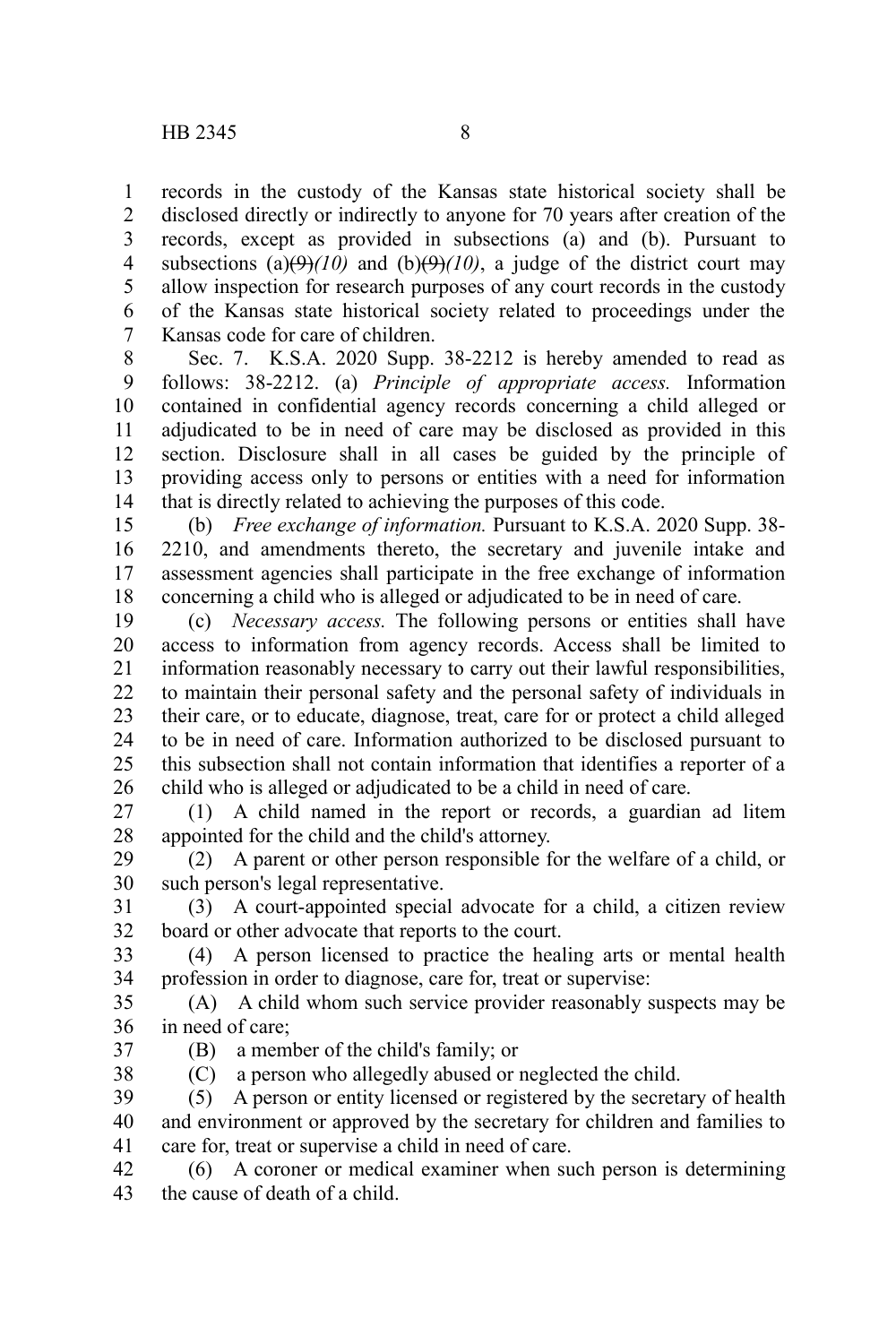## HB 2345 9

(7) The state child death review board established under K.S.A. 22a-243, and amendments thereto. 1 2

(8) An attorney for a private party who files a petition pursuant to K.S.A. 2020 Supp. 38-2233(b), and amendments thereto. 3 4

(9) A foster parent, prospective foster parent, permanent custodian, prospective permanent custodian, adoptive parent or prospective adoptive parent. In order to assist such persons in making an informed decision regarding acceptance of a particular child, to help the family anticipate problems that may occur during the child's placement, and to help the family meet the needs of the child in a constructive manner, the secretary shall seek and shall provide the following information to such persons as the information becomes available to the secretary: 5 6 7 8 9 10 11 12

13 14 (A) Strengths, needs and general behavior of the child;

(B) circumstances that necessitated placement;

(C) information about the child's family and the child's relationship to the family that may affect the placement; 15 16

(D) important life experiences and relationships that may affect the child's feelings, behavior, attitudes or adjustment; 17 18

(E) medical history of the child, including third-party coverage that may be available to the child; and 19 20

(F) education history, to include present grade placement, special strengths and weaknesses. 21 22

(10) The state protection and advocacy agency as provided by K.S.A. 65-5603(a)(10) or  $K.S.A. 74-5515(a)(2)(A)$  and (B), and amendments thereto. 23 24 25

(11) Any educational institution to the extent necessary to enable the educational institution to provide the safest possible environment for its pupils and employees. 26 27 28

(12) Any educator to the extent necessary to enable the educator to protect the personal safety of the educator and the educator's pupils. 29 30

(13) *The office of the child advocate for children's protection and services, pursuant to sections 1 through 5, and amendments thereto.* 31 32

*(14)* Any other federal, state or local government executive branch entity or any agent of such entity, having a need for such information in order to carry out such entity's responsibilities under the law to protect children from abuse and neglect. 33 34 35 36

(d) *Specified access*. The following persons or entities shall have access to information contained in agency records as specified. Information authorized to be disclosed pursuant to this subsection shall not contain information that identifies a reporter of a child who is alleged or adjudicated to be a child in need of care. 37 38 39 40 41

(1) Information from confidential agency records of the Kansas department for children and families, a law enforcement agency or any 42 43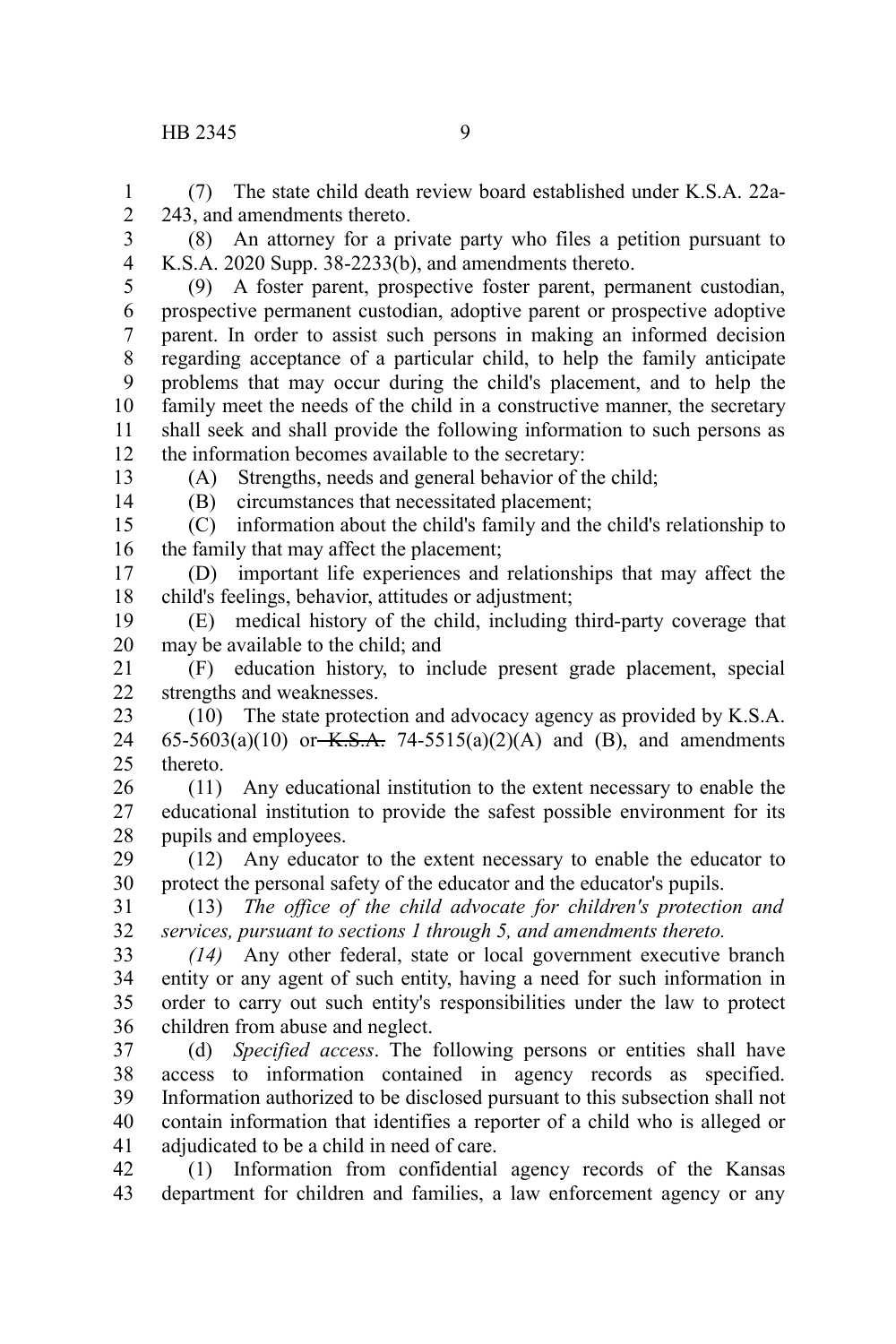juvenile intake and assessment worker of a child alleged or adjudicated to be in need of care shall be available to members of the standing house or senate committee on judiciary, house committee on corrections and juvenile justice, house committee on appropriations, senate committee on ways and means, legislative post audit committee and any joint committee with authority to consider children's and families' issues, when carrying out such member's or committee's official functions in accordance with K.S.A. 75-4319, and amendments thereto, in a closed or executive meeting. Except in limited conditions established by  $\frac{2}{3}$  of the members of such committee, records and reports received by the committee shall not be further disclosed. Unauthorized disclosure may subject such member to discipline or censure from the house of representatives or senate. The secretary for children and families shall not summarize the outcome of department actions regarding a child alleged to be a child in need of care in information available to members of such committees. 1 2 3 4 5 6 7 8 9 10 11 12 13 14 15

(2) The secretary for children and families may summarize the outcome of department actions regarding a child alleged to be a child in need of care to a person having made such report. 16 17 18

(3) Information from confidential reports or records of a child alleged or adjudicated to be a child in need of care may be disclosed to the public when: 19 20 21

(A) The individuals involved or their representatives have given express written consent; or  $22$ 23

(B) the investigation of the abuse or neglect of the child or the filing of a petition alleging a child to be in need of care has become public knowledge, provided, however, that the agency shall limit disclosure to confirmation of procedural details relating to the handling of the case by professionals. 24 25 26 27 28

(e) *Court order.* Notwithstanding the provisions of this section, a court of competent jurisdiction, after in camera inspection, may order disclosure of confidential agency records pursuant to a determination that the disclosure is in the best interests of the child who is the subject of the reports or that the records are necessary for the proceedings of the court. The court shall specify the terms of disclosure and impose appropriate limitations. 29 30 31 32 33 34 35

(f) (1) Notwithstanding any other provision of law to the contrary, except as provided in paragraph (6), in the event that child abuse or neglect results in a child fatality or near fatality, reports or records of a child alleged or adjudicated to be in need of care received by the secretary, a law enforcement agency or any juvenile intake and assessment worker shall become a public record and subject to disclosure pursuant to K.S.A. 45-215, and amendments thereto. 36 37 38 39 40 41 42

(2) Within seven days of receipt of a request in accordance with the 43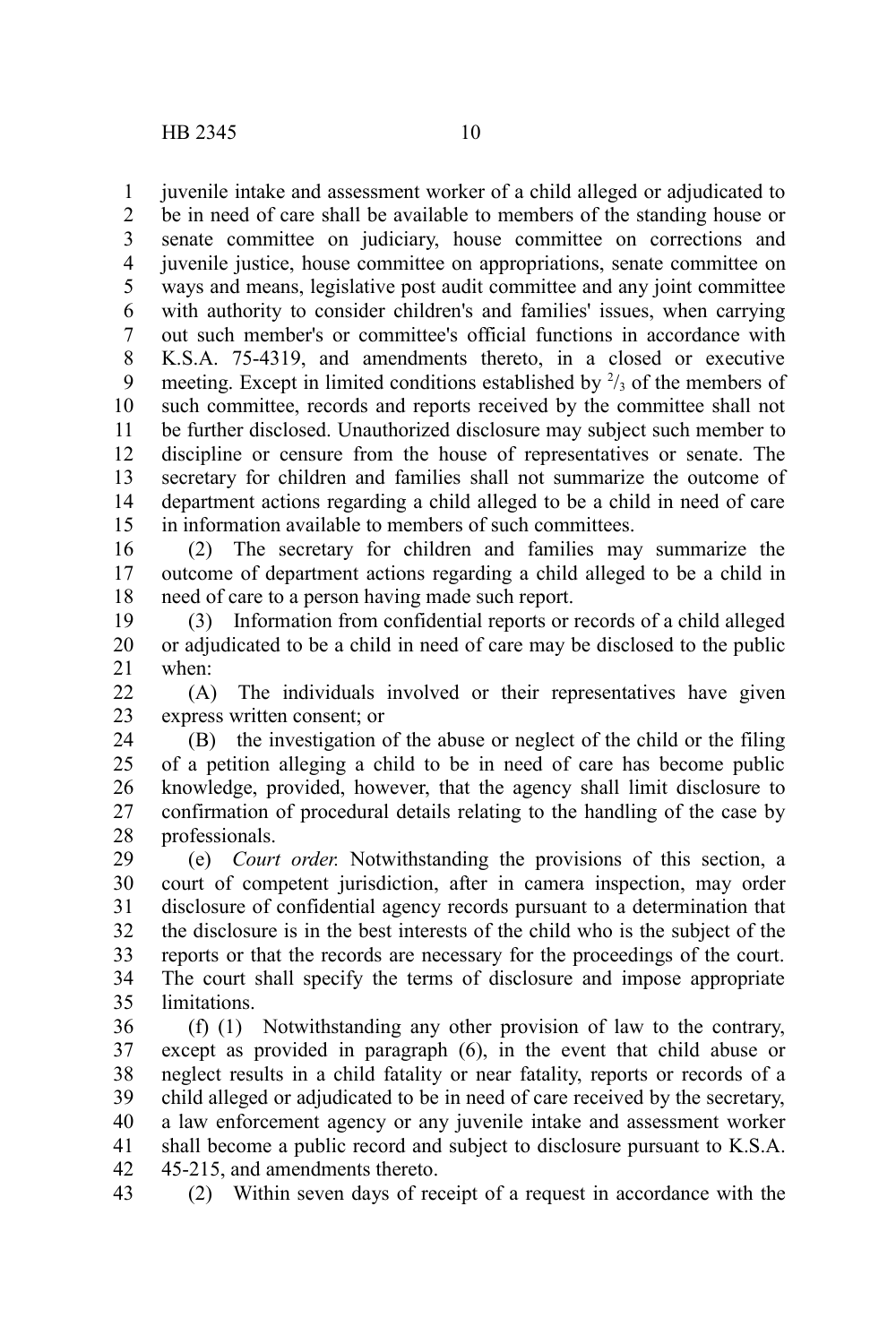procedures adopted under K.S.A. 45-220, and amendments thereto, the secretary shall notify any affected individual that an open records request has been made concerning such records. The secretary or any affected individual may file a motion requesting the court to prevent disclosure of such record or report, or any select portion thereof. Notice of the filing of such motion shall be provided to all parties requesting the records or reports, and such party or parties shall have a right to hearing, upon request, prior to the entry of any order on such motion. If the affected individual does not file such motion within seven days of notification, and the secretary has not filed a motion, the secretary shall release the reports or records. If such motion is filed, the court shall consider the effect such disclosure may have upon an ongoing criminal investigation, a pending prosecution, or the privacy of the child, if living, or the child's siblings, parents or guardians, and the public's interest in the disclosure of such records or reports. The court shall make written findings on the record justifying the closing of the records and shall provide a copy of the journal entry to the affected parties and the individual requesting disclosure pursuant to the Kansas open records act, K.S.A. 45-215 et seq., and amendments thereto. 1 2 3 4 5 6 7 8 9 10 11 12 13 14 15 16 17 18 19

(3) Notwithstanding the provisions of paragraph (2), in the event that child abuse or neglect results in a child fatality, the secretary shall release the following information in response to an open records request made pursuant to the Kansas open records act, within seven business days of receipt of such request, as allowed by applicable law: 20 21 22 23 24

25

(A) Age and sex of the child;

26

(B) date of the fatality;

(C) a summary of any previous reports of abuse or neglect received by the secretary involving the child, along with the findings of such reports; and 27 28 29

30

(D) any department recommended services provided to the child.

(4) Notwithstanding the provisions of paragraph (2), in the event that a child fatality occurs while such child was in the custody of the secretary for children and families, the secretary shall release the following information in response to an open records request made pursuant to the Kansas open records act, within seven business days of receipt of such request, as allowed by applicable law: 31 32 33 34 35 36

- 37 38
- (A) Age and sex of the child; (B) date of the fatality; and
- (C) a summary of the facts surrounding the death of the child. 39

(5) For reports or records requested pursuant to this subsection, the time limitations specified in this subsection shall control to the extent of any inconsistency between this subsection and K.S.A. 45-218, and amendments thereto. As used in this section, "near fatality" means an act 40 41 42 43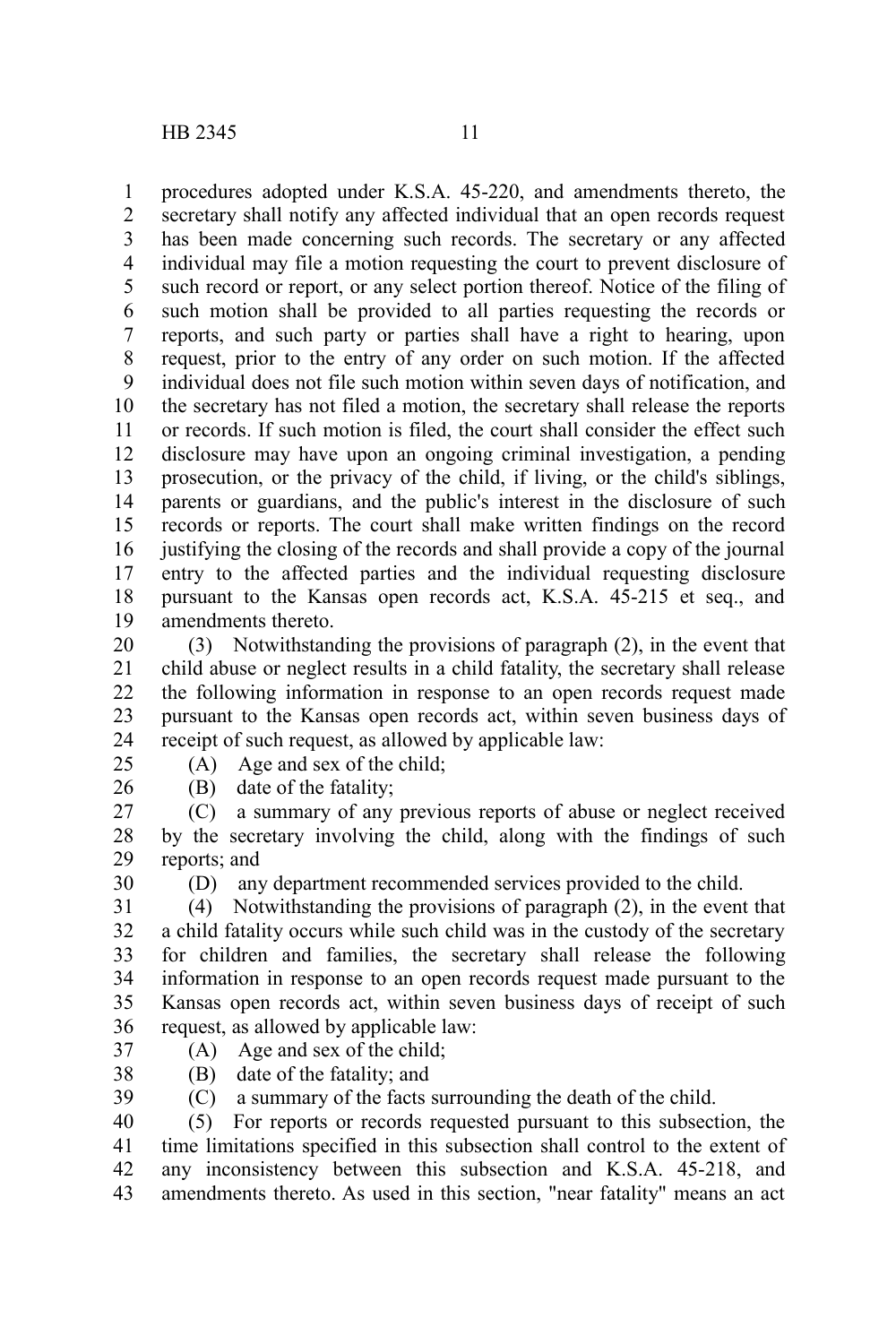that, as certified by a person licensed to practice medicine and surgery, places the child in serious or critical condition. 1 2

(6) Nothing in this subsection shall allow the disclosure of reports, records or documents concerning the child and such child's biological parents that were created prior to such child's adoption. Nothing herein is intended to require that an otherwise privileged communication lose its privileged character. 3 4 5 6 7

Sec. 8. K.S.A. 2020 Supp. 38-2213 is hereby amended to read as follows: 38-2213. (a) *Principle of limited disclosure*. Information contained in confidential law enforcement records concerning a child alleged or adjudicated to be in need of care may be disclosed as provided in this section. Disclosure shall in all cases be guided by the principle of providing access only to persons or entities with a need for information that is directly related to achieving the purposes of this code. 8 9 10 11 12 13 14

(b) *Free exchange of information.* Pursuant to K.S.A. 2020 Supp. 38- 2210, and amendments thereto, a law enforcement agency shall participate in the free exchange of information concerning a child who is alleged or adjudicated to be in need of care. 15 16 17 18

(c) *Access to information in law enforcement records.* In order to discharge their official duties, the following persons or entities shall have access to confidential law enforcement records concerning a child alleged or adjudicated to be in need of care. 19 20 21 22

(1) The court having jurisdiction over the proceedings, including the presiding judge and any court personnel designated by the judge. 23 24

- (2) The secretary. 25
	- (3) The commissioner of juvenile justice *secretary of corrections*.

(4) Law enforcement officers or county or district attorneys or their staff. 27 28

29 30

26

(5) Any juvenile intake and assessment worker.

(6) Members of a court-appointed multidisciplinary team.

(7) *The office of the child advocate for children's protection and services, pursuant to sections 1 through 5, and amendments thereto.* 31 32

*(8)* Any other federal, state or local government executive branch entity, or any agent of such entity, having a need for such information in order to carry out such entity's responsibilities under law to protect children from abuse and neglect. 33 34 35 36

(8)<sup>(9)</sup> Persons or entities allowed access pursuant to-subsection (f) of K.S.A. 2020 Supp. 38-2212*(f)*, and amendments thereto. 37 38

(d) *Necessary access.* The following persons or entities shall have access to information from law enforcement records when reasonably necessary to carry out their lawful responsibilities, to maintain their personal safety and the personal safety of individuals in their care, or to educate, diagnose, treat, care for or protect a child alleged or adjudicated 39 40 41 42 43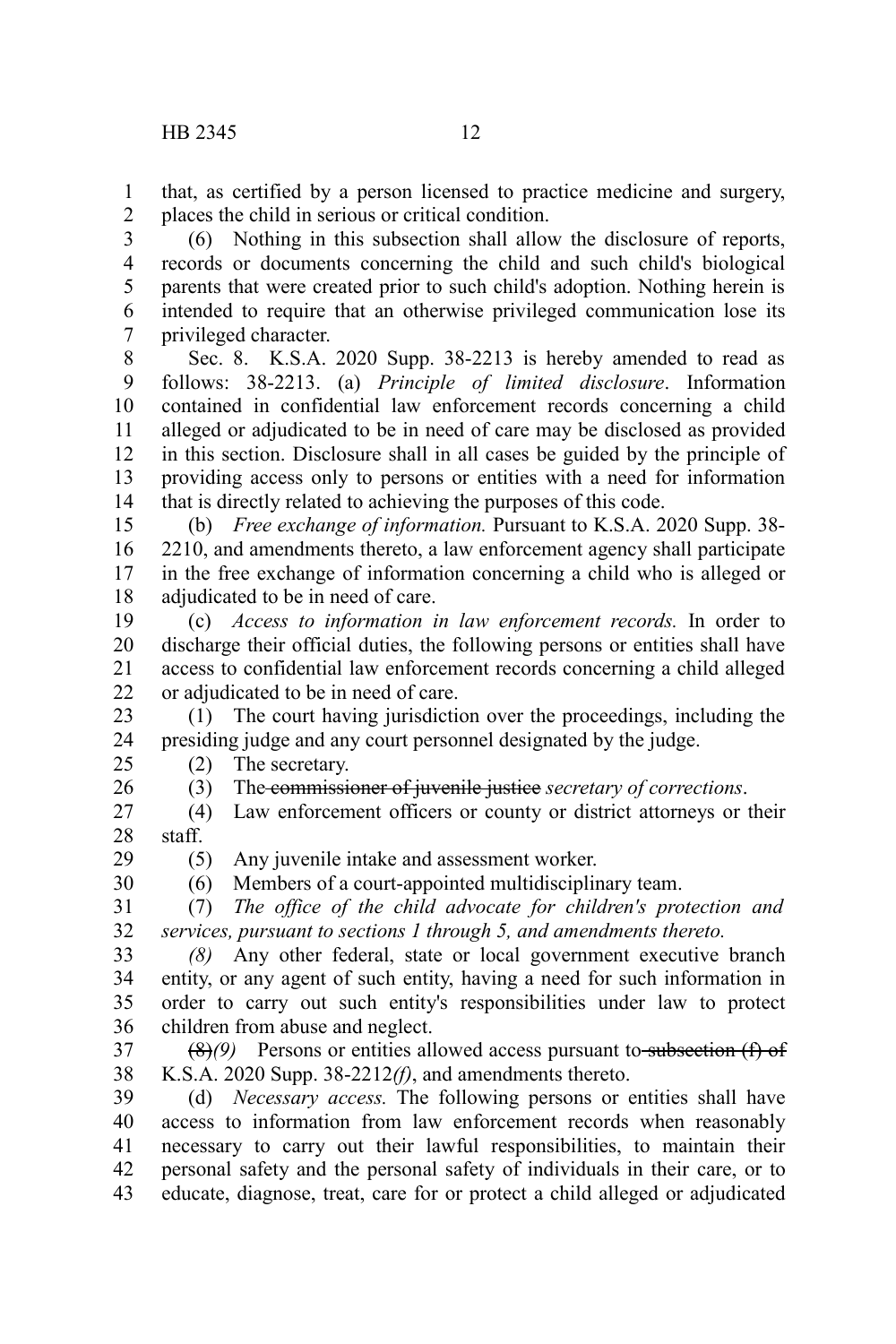to be in need of care. Information authorized to be disclosed in this subsection shall not contain information which *that* identifies a reporter of a child alleged or adjudicated to be a child in need of care. 1 2 3

(1) Any individual, or public or private agency authorized by a properly constituted authority to diagnose, care for, treat or supervise a child who is the subject of a report or record of child abuse or neglect, including physicians, psychiatrists, nurses, nurse practitioners, psychologists, licensed social workers, child development specialists, physician assistants, community mental health workers, alcohol and drug abuse counselors, and licensed or registered child care providers. 4 5 6 7 8 9 10

(2) School administrators shall have access to but shall not copy law enforcement records and may disclose information to teachers, paraprofessionals and other school personnel as necessary to meet the educational needs of the child or to protect the safety of students and school employees. 11 12 13 14 15

(3) The department of health and environment or persons authorized by the department of health and environment pursuant to K.S.A. 65-512, and amendments thereto, for the purposes of carrying out responsibilities relating to licensure or registration of child care providers as required by article 5 of chapter 65 of the Kansas Statutes Annotated, and amendments thereto. 16 17 18 19 20 21

(e) *Legislative access*. Information from law enforcement records of a child alleged or adjudicated to be in need of care shall be available to members of the standing house or senate committee on judiciary, house committee on corrections and juvenile justice, house committee on appropriations, senate committee on ways and means, legislative post audit committee and any joint committee with authority to consider children's and families' issues, when carrying out such member's or committee's official functions in accordance with K.S.A. 75-4319, and amendments thereto, in a closed or executive meeting. Except in limited conditions established by  $\frac{2}{3}$  of the members of such committee, records and reports received by the committee shall not be further disclosed. Unauthorized disclosure may subject such member to discipline or censure from the house of representatives or senate.  $22$ 23 24 25 26 27 28 29 30 31 32 33 34

(f) *Court order.* Notwithstanding the provisions of this section, a court of competent jurisdiction, after in camera inspection, may order disclosure of confidential law enforcement records pursuant to a determination that the disclosure is in the best interests of the child who is the subject of the reports or that the records are necessary for the proceedings of the court and otherwise admissible as evidence. The court shall specify the terms of disclosure and impose appropriate limitations. 35 36 37 38 39 40 41

Sec. 9. K.S.A. 2020 Supp. 38-2309 is hereby amended to read as follows: 38-2309. (a) *Official file.* The official file of proceedings pursuant 42 43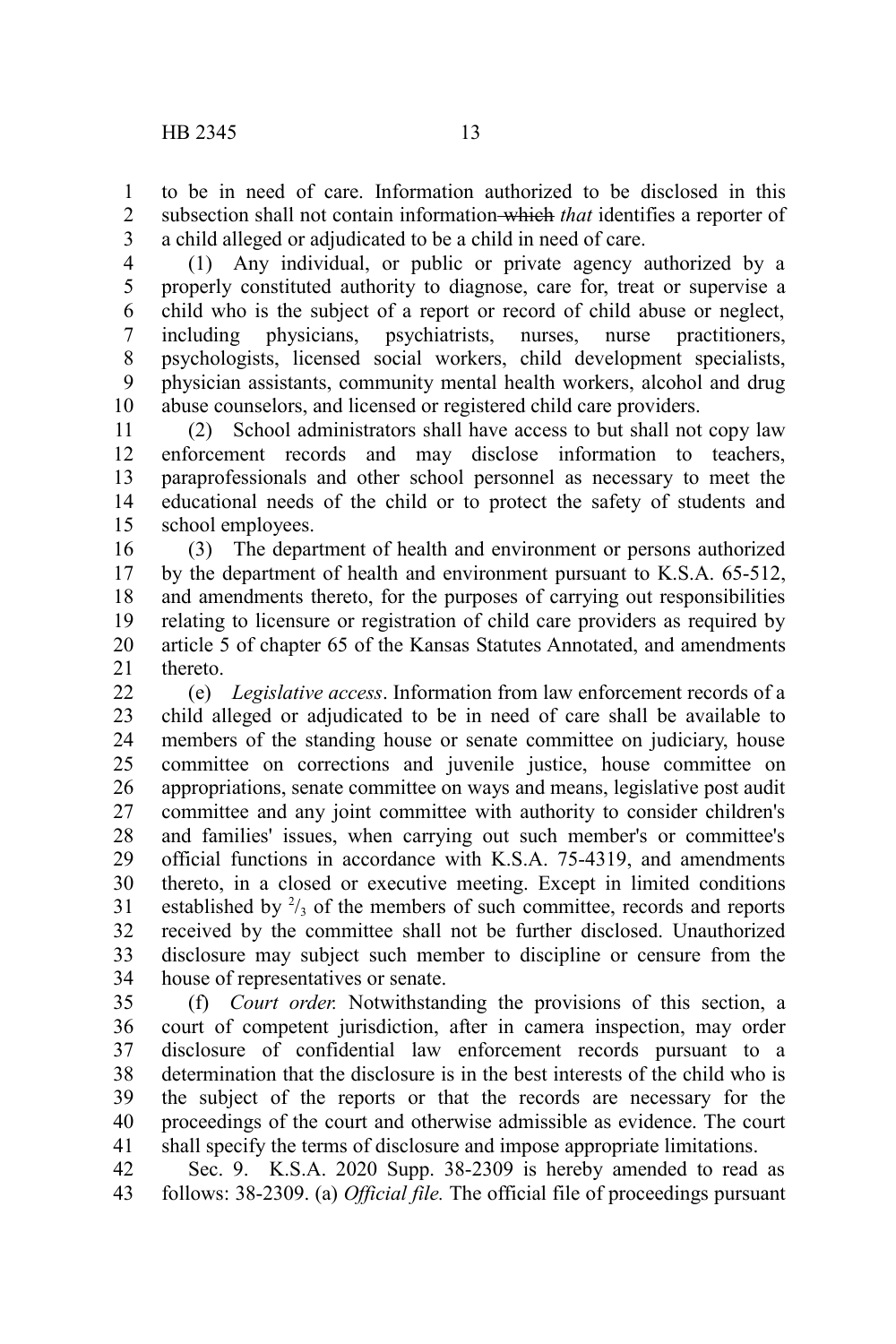to this code shall consist of the complaint, process, service of process, orders, writs and journal entries reflecting hearings held, judgments and decrees entered by the court. The official file shall be kept separate from other records of the court. 1 2 3 4

(b) The official file shall be open for public inspection, unless the judge determines that opening the official file for public inspection is not in the best interests of a juvenile who is less than 14 years of age. Information identifying victims and alleged victims of sex offenses, as defined in article 35 of chapter 21 of the Kansas Statutes Annotated, prior to their repeal, or article 55 of chapter 21 of the Kansas Statutes Annotated, or K.S.A. 2020 Supp. 21-6419 through 21-6422, and amendments thereto, or human trafficking or aggravated human trafficking, as defined in K.S.A. 21-3446 or 21-3447, prior to their repeal, or K.S.A. 2020 Supp. 21-5426, and amendments thereto, shall not be disclosed or open to public inspection under any circumstances. Nothing in this section shall prohibit the victim or alleged victim of any sex offense from voluntarily disclosing such victim's identity. An official file closed pursuant to this section and information identifying the victim or alleged victim of any sex offense shall be disclosed only to the following: 5 6 7 8 9 10 11 12 13 14 15 16 17 18 19

(1) A judge of the district court and members of the staff of the court designated by the judge; 20 21

22

23 24 (2) parties to the proceedings and their attorneys; (3) any individual or any public or private agency or institution:

(A) Having custody of the juvenile under court order; or

(B) providing educational, medical or mental health services to the juvenile; 25 26

27

(4) the juvenile's court appointed special advocate;

(5) any placement provider or potential placement provider as determined by the commissioner or court services officer; 28 29

(6) law enforcement officers or county or district attorneys, or their staff, when necessary for the discharge of their official duties; 30 31

(7) the Kansas racing commission, upon written request of the commission chairperson, for the purpose provided by K.S.A. 74-8804, and amendments thereto, except that information identifying the victim or alleged victim of any sex offense shall not be disclosed pursuant to this subsection; 32 33 34 35 36

37

(8) juvenile intake and assessment workers;

(9) the commissioner; 38

(10) *the office of the child advocate for children's protection and services, pursuant to sections 1 through 5, and amendments thereto;* 39 40

*(11)* any other person when authorized by a court order, subject to any conditions imposed by the order; and 41 42

 $(11)$ *(12)* the commission on judicial performance in the discharge of 43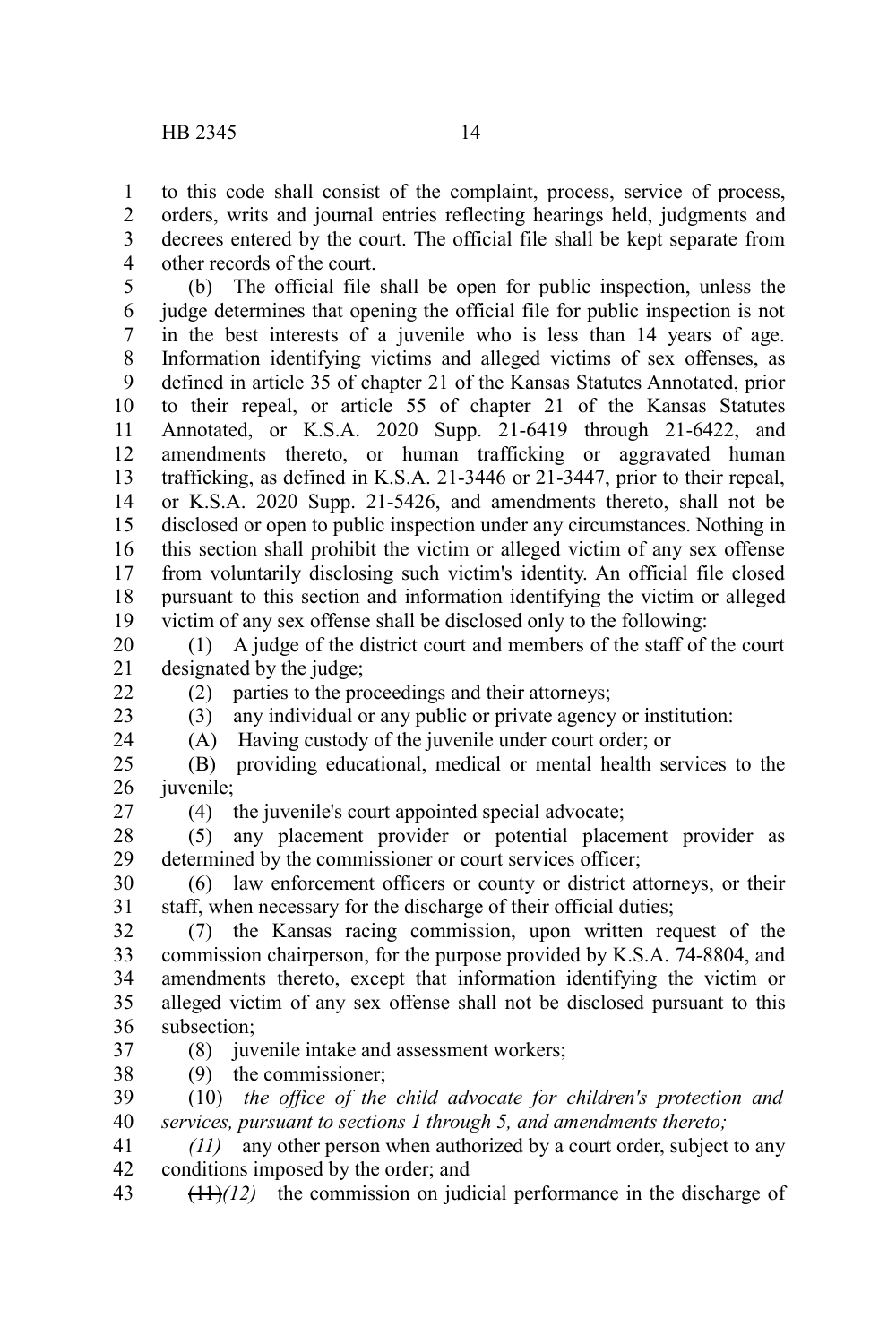6

8 9

the commission's duties pursuant to article 32 of chapter 20 of the Kansas Statutes Annotated, and amendments thereto. 1 2

(c) *(1) Social file.* Reports and information received by the court, other than the official file, shall be privileged and open to inspection only by *the following:* 3 4 5

*(A)* Attorneys for the parties,*;*

*(B)* juvenile intake and assessment workers,*;* 7

*(C)* court appointed special advocates,*;*

*(D)* juvenile community corrections officers,*;*

*(E)* the juvenile's guardian ad litem, if any,*;* 10

*(F) the office of the child advocate for children's protection and services, pursuant to sections 1 through 5, and amendments thereto;* or upon 11 12 13

*(G) any other person when authorized by the* order of a judge of the district court or appellate court. 14 15

*(2)* The reports shall not be further disclosed without approval of the court or by being presented as admissible evidence. 16 17

(d) *Preservation of records.* The Kansas state historical society shall be allowed to take possession for preservation in the state archives of any court records related to proceedings under the Kansas juvenile justice code or the revised Kansas juvenile justice code whenever such records otherwise would be destroyed. The Kansas state historical society shall make available for public inspection any unexpunged docket entry or official file in its custody concerning any juvenile 14 or more years of age at the time an offense is alleged to have been committed by the juvenile. No other such records in the custody of the Kansas state historical society shall be disclosed directly or indirectly to anyone for 70 years after creation of the records, except as provided in subsections (b) and (c). A judge of the district court may allow inspection for research purposes of any court records in the custody of the Kansas state historical society related to proceedings under the Kansas juvenile justice code or the revised Kansas juvenile justice code. 18 19 20 21 22 23 24 25 26 27 28 29 30 31 32

(e) Relevant information, reports and records, shall be made available to the department of corrections upon request, and a showing that the former juvenile has been convicted of a crime and placed in the custody of the secretary of corrections. 33 34 35 36

Sec. 10. K.S.A. 2020 Supp. 38-2310 is hereby amended to read as follows: 38-2310. (a) All records of law enforcement officers and agencies and municipal courts concerning an offense committed or alleged to have been committed by a juvenile under 14 years of age shall be kept readily distinguishable from criminal and other records and shall not be disclosed to anyone except: 37 38 39 40 41 42

(1) The judge of the district court and members of the staff of the 43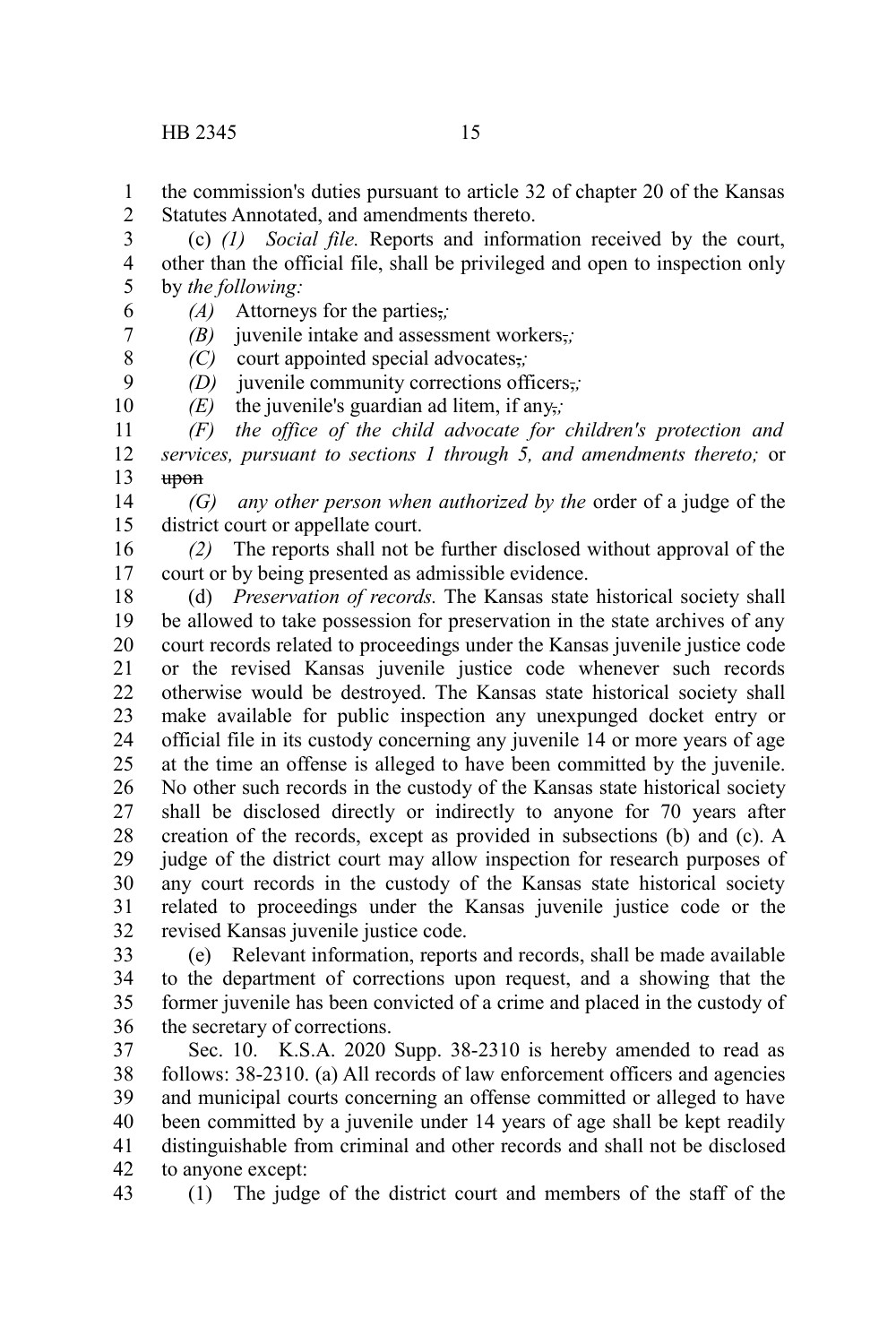2 3

court designated by the judge; 1

(2) parties to the proceedings and their attorneys;

(3) the Kansas department for children and families;

(4) the juvenile's court appointed special advocate, any officer of a public or private agency or institution or any individual having custody of a juvenile under court order or providing educational, medical or mental health services to a juvenile; 4 5 6 7

(5) any educational institution, to the extent necessary to enable the educational institution to provide the safest possible environment for its pupils and employees; 8 9 10

(6) any educator, to the extent necessary to enable the educator to protect the personal safety of the educator and the educator's pupils; 11 12

(7) law enforcement officers or county or district attorneys, or their staff, when necessary for the discharge of their official duties; 13 14

(8) the central repository, as defined by K.S.A. 22-4701, and amendments thereto, for use only as a part of the juvenile offender information system established under K.S.A. 2020 Supp. 38-2326, and amendments thereto; 15 16 17 18

(9) juvenile intake and assessment workers;

(10) the department of corrections;

20 21

40

19

(11) juvenile community corrections officers; (12) the interstate compact for juveniles compact administrator for  $22$ 

the purpose of carrying out the responsibilities related to the interstate compact for juveniles; 23 24

(13) *the office of the child advocate for children's protection and services, pursuant to sections 1 through 5, and amendments thereto;* 25 26

*(14)* any other person when authorized by a court order, subject to any conditions imposed by the order; and 27 28 29

 $(14)/(15)$  as provided in subsection (c).

(b) The provisions of this section shall not apply to records concerning: 30 31

(1) A violation, by a person 14 or more years of age, of any provision of chapter 8 of the Kansas Statutes Annotated, and amendments thereto, or of any city ordinance or county resolution which *that* relates to the regulation of traffic on the roads, highways or streets or the operation of self-propelled or nonself-propelled vehicles of any kind; 32 33 34 35 36

(2) a violation, by a person 16 or more years of age, of any provision of chapter 32 of the Kansas Statutes Annotated, and amendments thereto; or 37 38 39

(3) an offense for which the juvenile is prosecuted as an adult.

(c) All records of law enforcement officers and agencies and municipal courts concerning an offense committed or alleged to have been committed by a juvenile 14 or more years of age shall be subject to the 41 42 43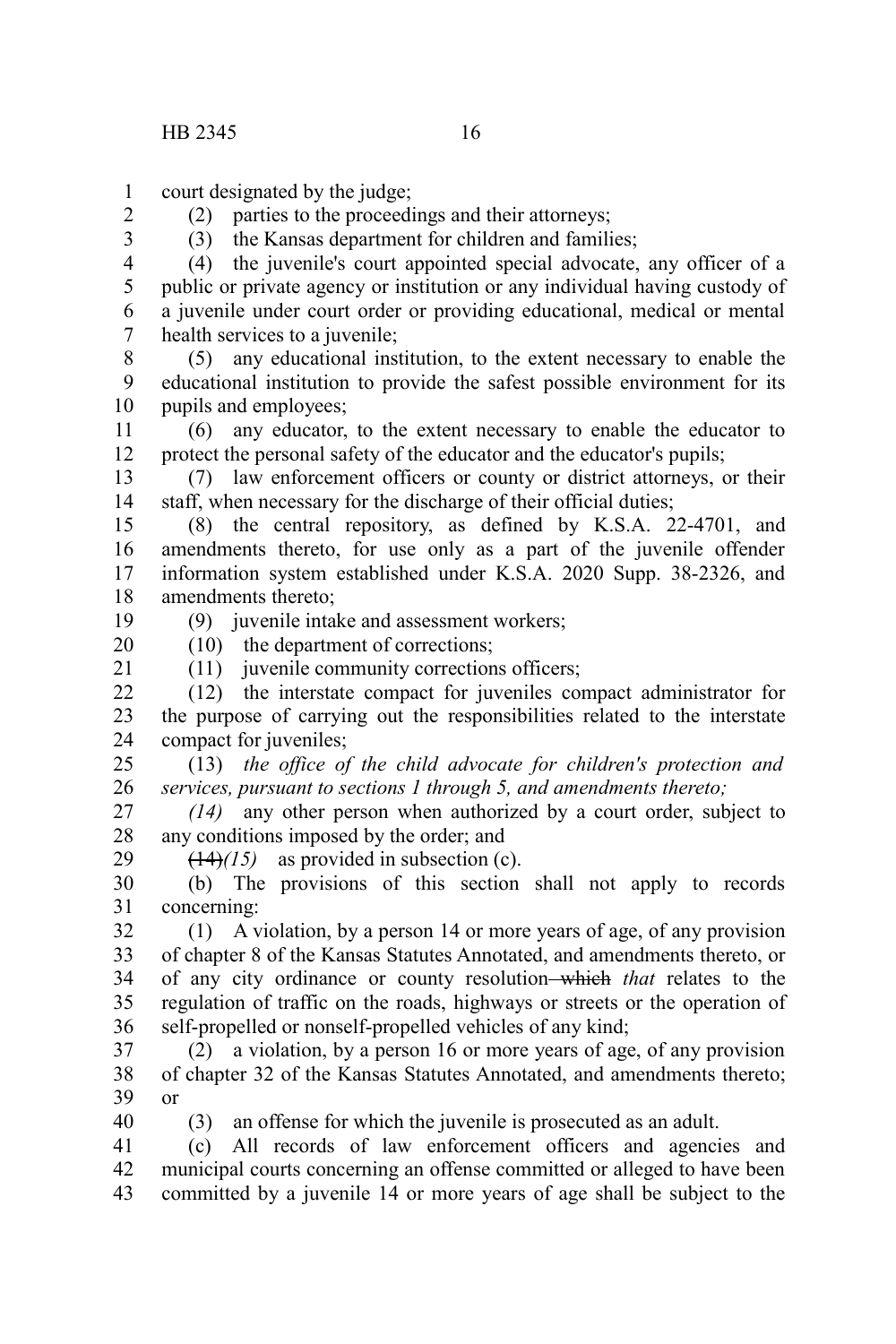same disclosure restrictions as the records of adults. Information identifying victims and alleged victims of sex offenses, as defined in article 35 of chapter 21 of the Kansas Statutes Annotated, prior to their repeal, or article 55 of chapter 21 of the Kansas Statutes Annotated, and amendments thereto, K.S.A. 2020 Supp. 21-6419 through 21-6422, and amendments thereto, or human trafficking or aggravated human trafficking, as defined in K.S.A. 21-3446 or 21-3447, prior to their repeal, or K.S.A. 2020 Supp. 21-5426, and amendments thereto, shall not be disclosed or open to public inspection under any circumstances. Nothing in this section shall prohibit the victim or any alleged victim of any sex offense from voluntarily disclosing such victim's identity. 1 2 3 4 5 6 7 8 9 10 11

(d) Relevant information, reports and records, shall be made available to the department of corrections upon request and a showing that the former juvenile has been convicted of a crime and placed in the custody of the secretary of corrections. 12 13 14 15

(e) All records, reports and information obtained as a part of the juvenile intake and assessment process for juveniles shall be confidential, and shall not be disclosed except as provided by statutory law and rules and regulations promulgated by the secretary. 16 17 18 19

(1) Any court of record may order the disclosure of such records, reports and other information to any person or entity. 20 21

(2) The head of any juvenile intake and assessment program, certified by the secretary, may authorize disclosure of such records, reports and other information to:  $22$ 23 24

(A) A person licensed to practice the healing arts who has before that person a juvenile whom the person reasonably suspects may be abused or neglected; 25 26 27

(B) a court-appointed special advocate for a juvenile or an agency having the legal responsibility or authorization to care for, treat or supervise a juvenile; 28 29 30

(C) a parent or other person responsible for the welfare of a juvenile, or such person's legal representative, with protection for the identity of persons reporting and other appropriate persons; 31 32 33

(D) the juvenile, the attorney and a guardian ad litem, if any, for such juvenile; 34 35

36

(E) the police or other law enforcement agency;

(F) an agency charged with the responsibility of preventing or treating physical, mental or emotional abuse or neglect or sexual abuse of children, if the agency requesting the information has standards of confidentiality as strict or stricter than the requirements of the Kansas code for care of children or the revised Kansas juvenile justice code, whichever is applicable; 37 38 39 40 41 42

(G) members of a multidisciplinary team under this code; 43